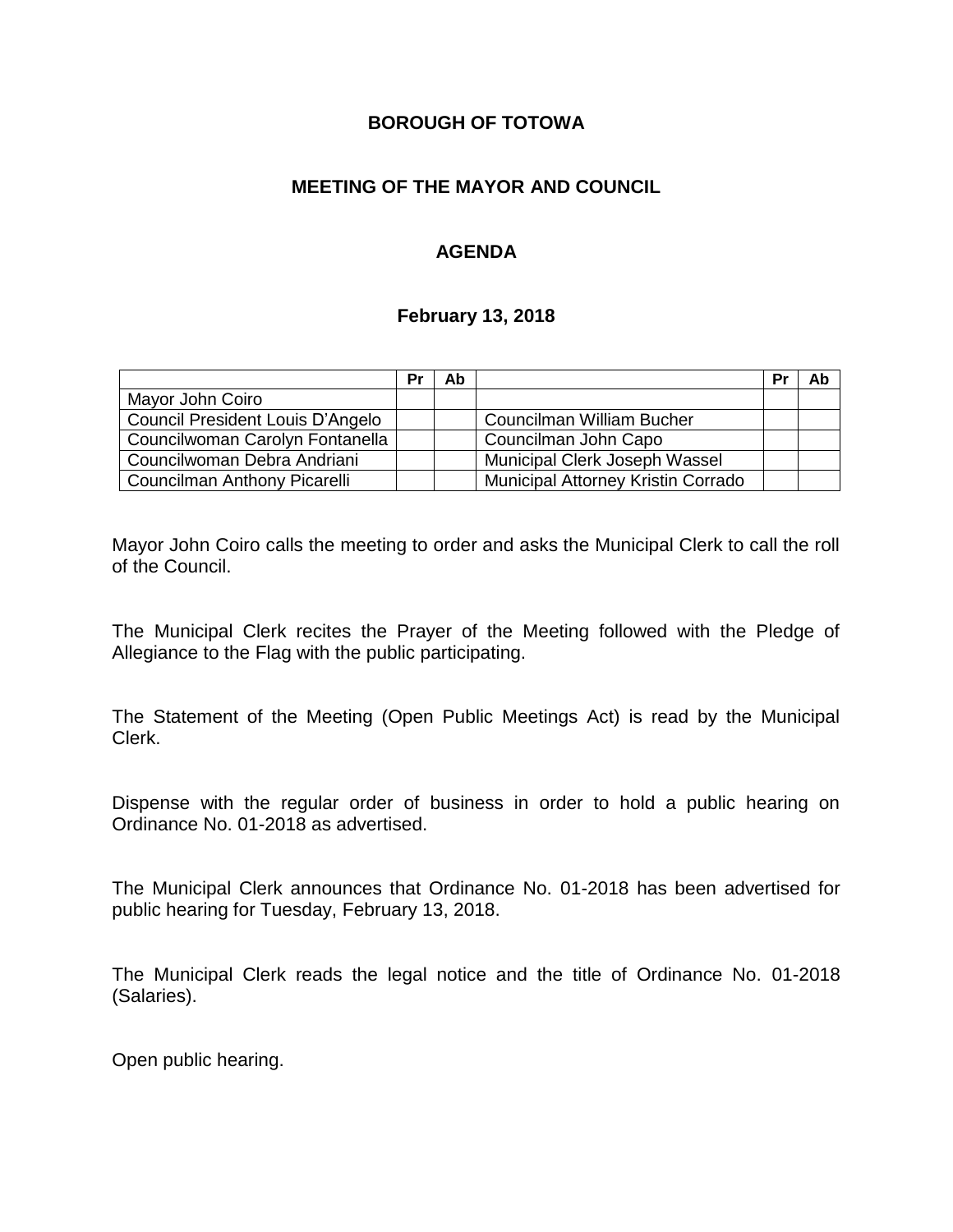Mayor Coiro asks if any citizens wish to be heard on Ordinance No. 01-2018.

# **CITIZENS HEARD:**

Close public hearing.

The Municipal Clerk reads Ordinance No. 01-2018 by title.

Adopt Ordinance No. 01-2018.

Revert to the regular order of business.

Report from Members of the Council, Municipal Clerk and Municipal Attorney.

**CITIZENS HEARD:**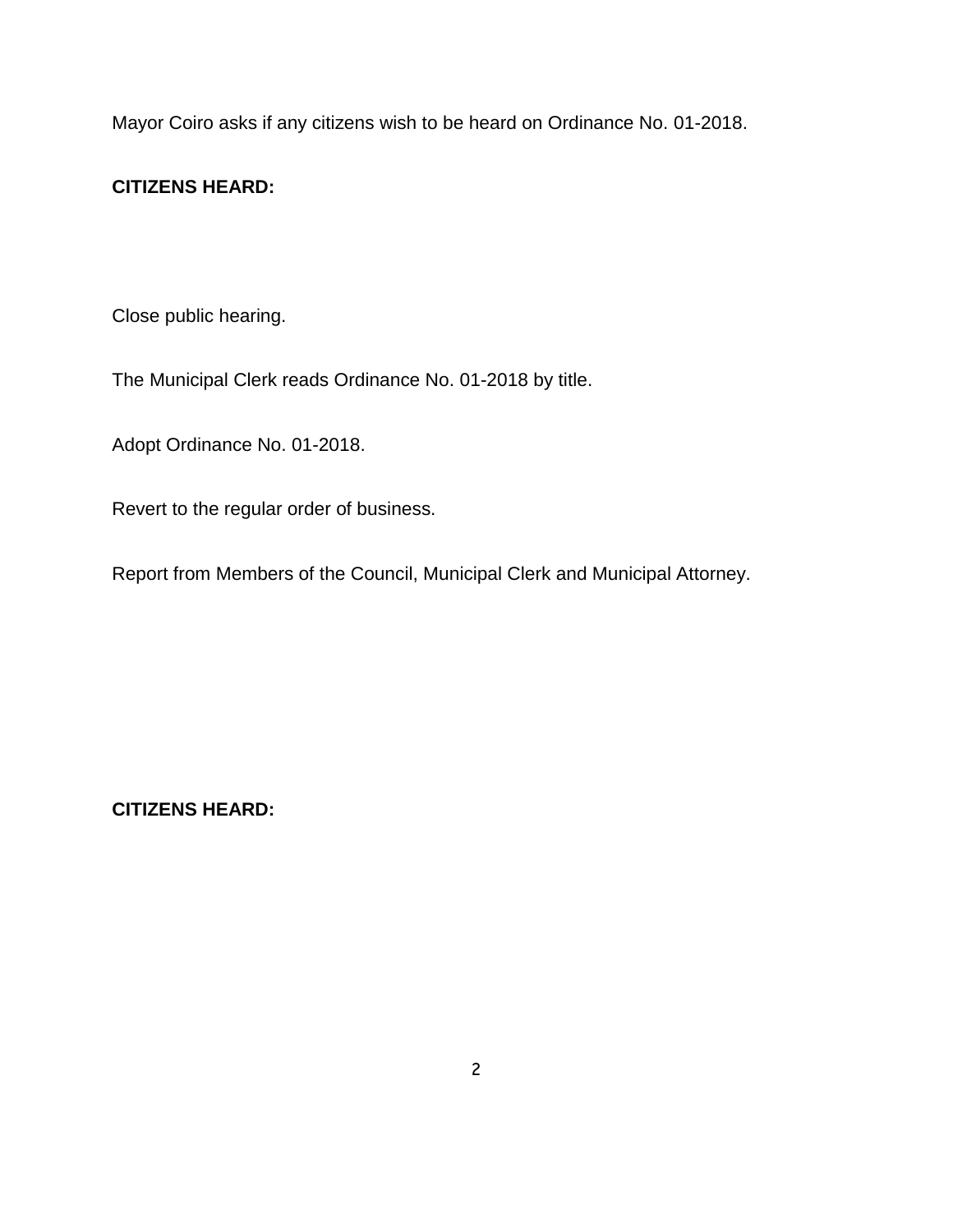Minutes of the Mayor and Council for the meeting of January 23, 2018.

# **COMMITTEE ON FINANCE: PICARELLI, D'ANGELO, FONTANELLA.**

Resolution No. 2018-04 for the payment of bills.

Resolution Authorizing Settlement Of The 2014 Tax Appeal Entitled 930 North Riverview Associates V. Borough Of Totowa And The 2015 And 2016 Tax Appeals Entitled 10 Clifton Associates V. Borough Of Totowa.

Franchise Fees for calendar year 2017 from Cablevision (Altice) in the amount of \$127,023.00.

Franchise Fees for calendar year 2017 from Verizon in the amount of \$40,799.83.

# **COMMITTEE ON PUBLIC SAFETY: D'ANGELO, FONTANELLA, BUCHER.**

Resolution Of The Borough Of Totowa Accepting The Safe And Secure Communities Program Grant Award For Grant Number: 18-1612.

Fireman's application, the purchase of fireman's equipment and authorize a fireman's physical for Nathaniel Kaplan for Lincoln Fire Company.

Letter from Debbie Andriani thanking Police Officers Joseph Parlegreco and Jamie Titus for the excellent care given during a medical emergency on February 3, 2018.

# **COMMITTEE ON PUBLIC WORKS: BUCHER, CAPO, PICARELLI.**

No report.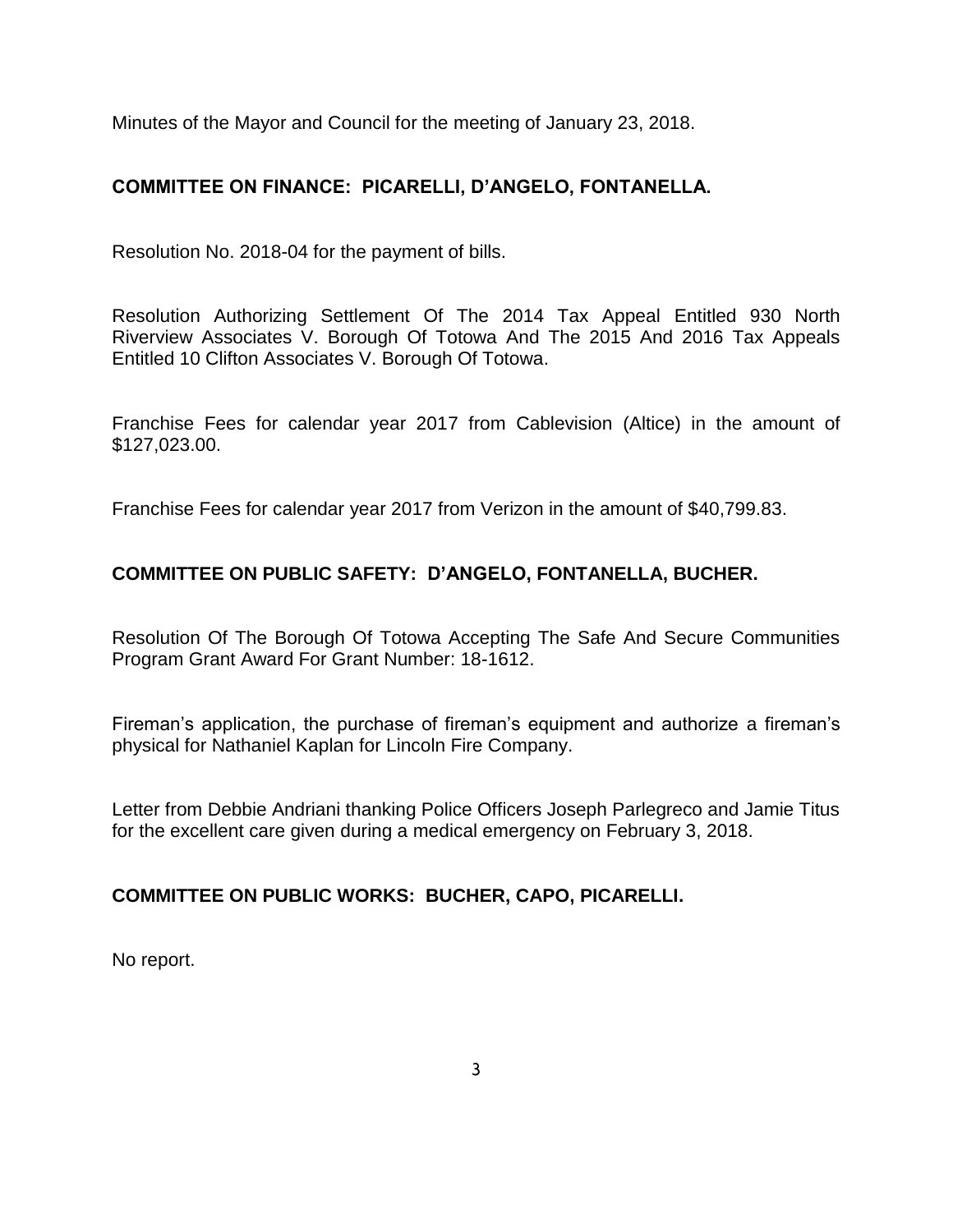# **COMMITTEE ON ENG. & PUB. PROPERTY: FONTANELLA, ANDRIANI, D'ANGELO.**

Resolution Authorizing HVAC Preventative Maintenance Agreement.

Letter from the Passaic County Office of Solid Waste and Recycling requesting permission to use the Municipal Parking Lot on Sunday, September 16, 2018 from 8:00 a.m. to 2:00 p.m. for their Tire Recycling Collection event.

Letter from resident Esterina Occhiuzzi requesting permission to use the Municipal Parking Lot on the following dates: August 15 & September 22, 2018 for bus trips.

### **COMMITTEE ON LIAISON & INSPECTION: ANDRIANI, BUCHER, CAPO.**

No report.

# **COMMITTEE ON LEG. & ORDINANCES: CAPO, PICARELLI, ANDRIANI.**

Introduce on first reading and advertise for public hearing A Capital Ordinance Appropriating The Sum Of \$391,800 For Various Park Improvements To Be Undertaken By The Borough Of Totowa And To Appropriate \$166,800 From Passaic County Open Space Grants And \$225,000 From A Redeveloper's Contribution.

Introduce on first reading and advertise for public hearing A Capital Ordinance Appropriating The Sum Of \$320,000 For The Rehabilitation Of The Municipal Swim Pool To Be Undertaken By The Borough Of Totowa And To Appropriate \$320,000 From The Capital Improvement Fund.

Resolution approving a Temporary Capital Budget.

Introduce on first reading and advertise for public hearing An Ordinance To Amend The Code Of The Borough Of Totowa Chapter 295 Entitled "Property Maintenance".